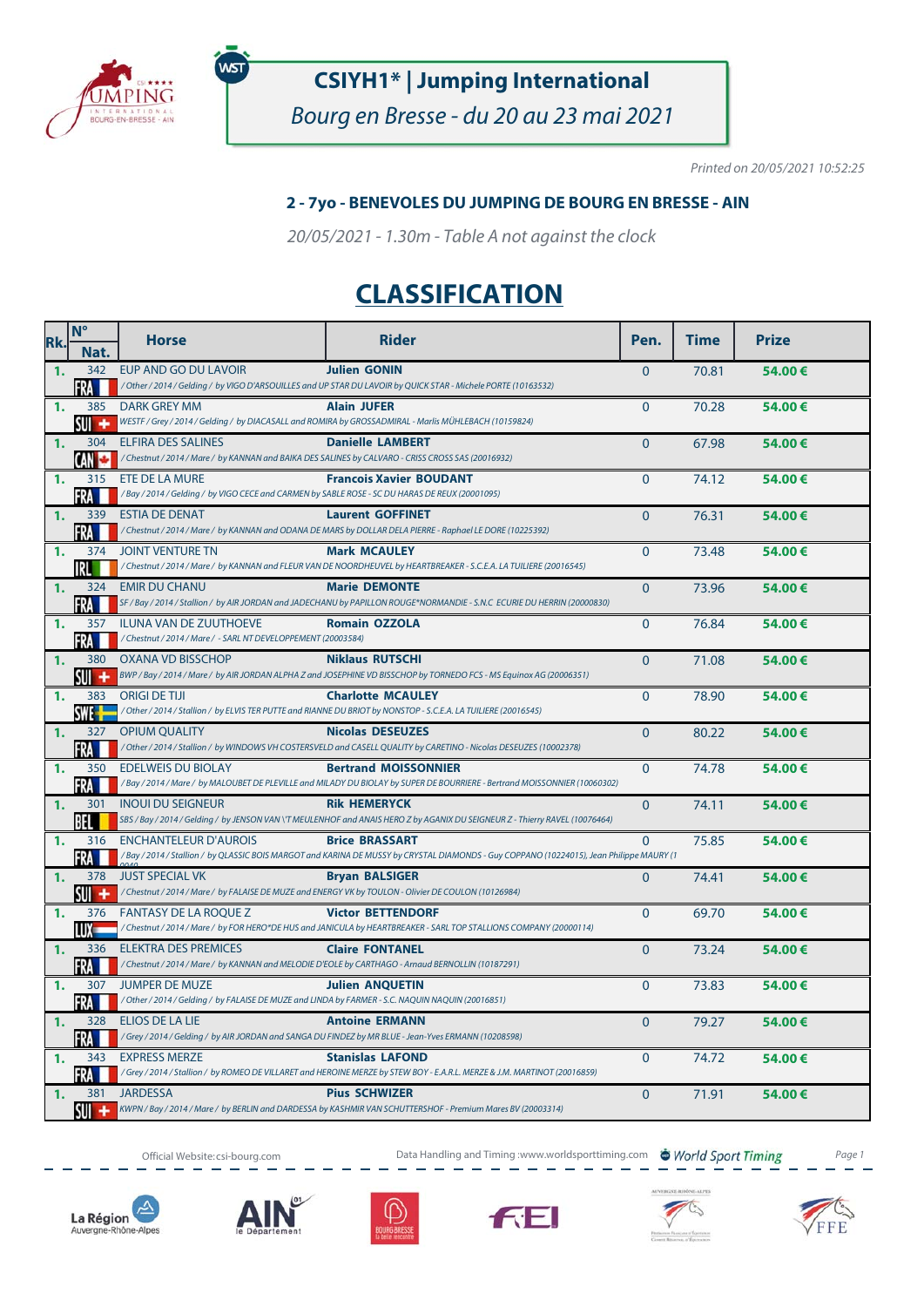

พร

## **CSIYH1\* | Jumping International**

Bourg en Bresse - du 20 au 23 mai 2021

Printed on 20/05/2021 10:52:25

#### **2 - 7yo - BENEVOLES DU JUMPING DE BOURG EN BRESSE - AIN**

20/05/2021 - 1.30m - Table A not against the clock

## **CLASSIFICATION**

| Rk.            | $N^{\circ}$  | <b>Horse</b>                                                                                                              | <b>Rider</b>                                                                                                                                                           | Pen.           | <b>Time</b> | <b>Prize</b> |
|----------------|--------------|---------------------------------------------------------------------------------------------------------------------------|------------------------------------------------------------------------------------------------------------------------------------------------------------------------|----------------|-------------|--------------|
|                | Nat.         |                                                                                                                           |                                                                                                                                                                        |                |             |              |
| $\mathbf{1}$ . | 321<br>FRA   | <b>RR VITALY</b><br>/Grey / 2014 / Stallion / by CORNET DU LYS and IMKE by NIMMERDOR - José María (jr) LAROCCA (10012371) | <b>Simon DELESTRE</b>                                                                                                                                                  | $\mathbf{0}$   | 73.67       | 54.00€       |
| $\mathbf{1}$   | 375          | <b>IRA-T-ELLE DES 7 VALLONS</b>                                                                                           | <b>Charlotte BETTENDORF</b>                                                                                                                                            | $\mathbf{0}$   | 74.26       | 54.00€       |
|                | IIIX —       | SBS / Other / 2014 / Mare / - Ecurie Francois Mathy (20000171)                                                            |                                                                                                                                                                        |                |             |              |
| 1.             | 310          | <b>COLDPLAY DES PREMICES</b>                                                                                              | <b>Philippe BERNARD</b>                                                                                                                                                | $\Omega$       | 77.42       | 54.00€       |
|                | FRA          |                                                                                                                           | HOLST / Grey / 2014 / Stallion / by CASALL and COCO CHANEL by CALIDO I - Anne-Catherine ECHELARD (10122867), S.a.r.l. LES E                                            |                |             |              |
| 1.             | 312<br>FRA   | <b>EVITA DE L'ENCLOS</b>                                                                                                  | <b>Morgan BORDAT</b><br>SF / Bay / 2014 / Mare / by DOLLAR DELA PIERRE and TANGO by KANNAN*GFE - S.C.E.A. ECURIE DE L'ENCLOS (20001175)                                | $\mathbf{0}$   | 72.41       | 54.00€       |
| 1.             | 371 JINIKI   |                                                                                                                           | <b>Hans-dieter DREHER</b>                                                                                                                                              | $\overline{0}$ | 70.50       | 54.00€       |
|                | GER          |                                                                                                                           | KWPN / Grey / 2014 / Mare / by DALLAS and VINIKI by CANTOS - Gian Battista LUTTA (10008933), SIPE Handels AG (2                                                        |                |             |              |
| 1.             | 346          | <b>IGINS DU SEIGNEUR</b>                                                                                                  | <b>Edward LEVY</b>                                                                                                                                                     | $\Omega$       | 74.34       | 54.00€       |
|                | FRA          |                                                                                                                           | / Bay / 2014 / Stallion / by INSHALLAH DE MUZE and EBONY DU SEIGNEUR by OGANO SITTE - S.a. LA FERME DU SEIGNEUR (20002246), Yves VILAIN                                |                |             |              |
| 1.             | 337<br>FRA   | <b>EDDA DES AJONCS</b>                                                                                                    | <b>Alexandra FRANCART</b><br>/ Bay / 2014 / Mare / by URLEVENT DU BARY and VIOLETTE DES AJONCS by APACHE D'ADRIERS - E.A.R.L. XO-STABLE (20017189), SAS LAM (20006339) | $\Omega$       | 76.41       | 54.00€       |
| 1.             | 365          | <b>J'ADORE</b>                                                                                                            | <b>Lalie SACLIER</b>                                                                                                                                                   | $\Omega$       | 73.38       | 54.00€       |
|                | FRA          | /Bay/2014/Mare/ by CARAMBOLE and CEREEDOM VDL by CHIN CHIN - EARL ELEVAGE DES LILAS (20003664)                            |                                                                                                                                                                        |                |             |              |
| 1.             | 379          | <b>KINGSTONE B</b>                                                                                                        | <b>Niklaus RUTSCHI</b>                                                                                                                                                 | $\overline{0}$ | 73.06       | 54.00€       |
|                | su +         |                                                                                                                           | CHS / Bay / 2014 / Gelding / by WARRANT and ORIENT EXPRESS by HOLLAND - Pierre BRUNSCHWIG (10002557), Viviane BRUNSCHWIG (                                             |                |             |              |
| 1.             | 341<br>FRA   | <b>EPONA DE PONTHUAL</b>                                                                                                  | <b>Julien GONIN</b><br>/ Bay / 2014 / Mare / by LUX Z and NUNUTT DE PONTHUAL by LE TOT DE SEMILLY - Jeanne GONIN DUCOUSSET (10059973)                                  | $\mathbf{0}$   | 71.72       | 54.00€       |
| 1.             | 373          | <b>INSURANCE-II LES HAUTS</b>                                                                                             | <b>Mark MCAULEY</b>                                                                                                                                                    | $\overline{0}$ | 76.82       | 54.00€       |
|                | IRL I        | / Chestnut / 2014 / Mare / by SPARTACUS and IRENE by CAVALIER - SARL NT DEVELOPPEMENT (20003584)                          |                                                                                                                                                                        |                |             |              |
| 1.             | 302          | <b>FUNKY FRED MARIENSHOF Z</b>                                                                                            | <b>Gudrun PATTEET</b>                                                                                                                                                  | $\overline{0}$ | 79.10       | 54.00€       |
|                | BEL          | ZANG / Bay / 2014 / Stallion / by FANTOMAS DE MUZE and MARIEN by LIBERO H - Stal Marienshof                               |                                                                                                                                                                        |                |             |              |
| 1.             | 386<br>su +  | <b>KOSIMO MM</b>                                                                                                          | <b>Alain JUFER</b><br>CH / Bay / 2014 / Stallion / by KANNAN and CALINA VOM EIGEN by COSMO-PILOT - Marlis MÜHLEBACH (10159824)                                         | $\overline{0}$ | 73.39       | 54.00€       |
| 1.             | 326          | <b>ESTOY DU PLESSIS</b>                                                                                                   | <b>Alexis DEROUBAIX</b>                                                                                                                                                | $\mathbf{0}$   | 71.88       | 54.00€       |
|                | FRA          |                                                                                                                           | /Bay / 2014 / Mare / by UTRILLO VD HEFFINCK and PANTHERE DU PLESSIS by KANNAN - Andre CHENU (10011555), Annick CHENU (10011556)                                        |                |             |              |
| $\mathbf{1}$ . | 366          | <b>ERE DES BRIMBELLES</b>                                                                                                 | <b>Titouan SCHUMACHER</b><br>SF / Bay / 2014 / Mare / by CON AIR and KAOLYMPE PLARDIERE by DIAMANT DE SEMILLY - HARAS DES BRIMBELLES (20001014)                        | $\Omega$       | 76.27       | 54.00€       |
| 1.             | FRA<br>314   | <b>EROS DU CHATEAU</b>                                                                                                    | <b>Francois Xavier BOUDANT</b>                                                                                                                                         | $\Omega$       | 76.88       | 54.00€       |
|                | FRA          |                                                                                                                           | /Bay / 2014 / Stallion / by KANNAN and QUOKINE DU CHATEAU by ROBIN II Z - SARL HORSE JUMP PERFECT (20005888), Stephane FREY                                            |                |             |              |
| 1.             | 340          | <b>EXPRESS DE HUS</b>                                                                                                     | <b>Laurent GOFFINET</b>                                                                                                                                                | $\Omega$       | 77.75       | 54.00€       |
|                | FRA          | SF / Bay / 2014 / Stallion / by CONRAD and NOEMIE DE LA LOVE by QUICK STAR - Baptiste YBERT (10161019)                    |                                                                                                                                                                        |                |             |              |
| 39.            | 323<br>FRA I | <b>OZZY VD BISSCHOP</b>                                                                                                   | <b>Nicolas DELMOTTE</b><br>/Bay / 2014 / Stallion / by DIAMANT DE SEMILLY and CELSA VD DREEF by UTRILLO VD HEFFINCK - Isabelle VAZQUEZ (10014377)                      | $\overline{4}$ | 75.17       |              |
| 39.            | 313          | <b>CASTLEFORBES ELIE</b>                                                                                                  | <b>Roger Yves BOST</b>                                                                                                                                                 | $\overline{4}$ | 76.53       |              |
|                | FRA          | ISH / Bay / 2014 / Stallion / by VIVALDO VAN HET COSTERSVELD and QUIBELL - Georgina FORBES (10131981)                     |                                                                                                                                                                        |                |             |              |
| 39.            | 332          | <b>OWEN VAN HET LINDEHOF</b>                                                                                              | <b>Johannes FARCE</b>                                                                                                                                                  | $\overline{4}$ | 72.87       |              |
|                | FRA          |                                                                                                                           | /Bay / 2014 / Gelding / by DIAMANT DE SEMILLY and RELEASE VAN HET LINDEHOF by OPTIEBEURS RANDEL Z - Mathilde COVAREL (10045651)                                        |                |             |              |
| 39.            | 384<br>USA   | <b>OUTRAGEOUS CHARMER</b>                                                                                                 | <b>Michael HUGHES</b><br>BWP / Black / 2014 / Stallion / by PRESLEY BOY and AMAZING GRACE by CUMANO BD - Stephex Stables (20000056), Philippe LIENARD (1000            | $\overline{4}$ | 77.05       |              |
|                |              |                                                                                                                           |                                                                                                                                                                        |                |             |              |

Official Website: csi-bourg.com **Data Handling and Timing :www.worldsporttiming.com World Sport Timing** Page 2